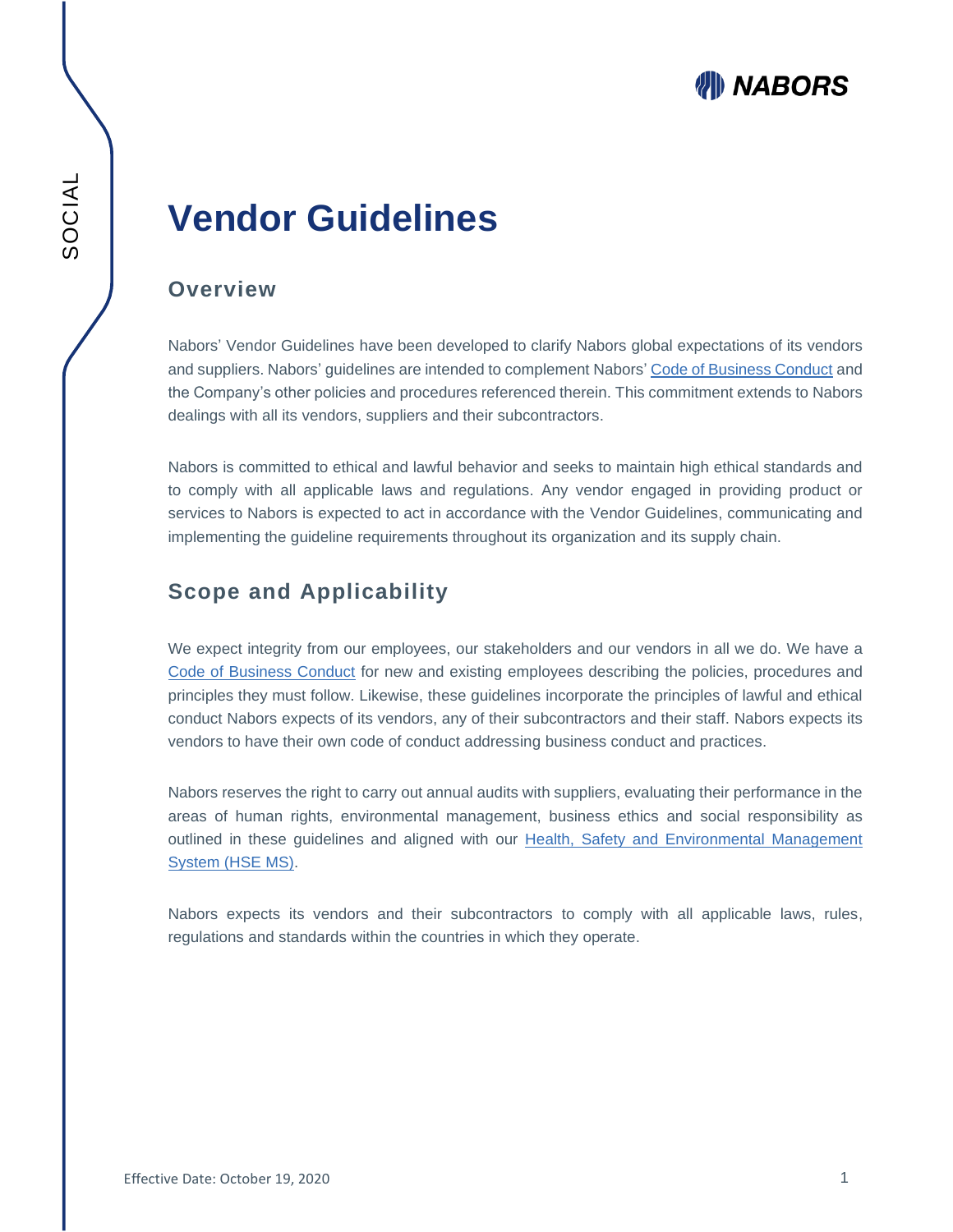

### **Ethics:**

#### **Business and Financial Records**

Nabors expects vendors to provide honest, accurate and itemized invoices inclusive of Nabors PO number (where applicable). Such invoices shall be supported by proper documentation and comply with all other requirements as set out in the applicable agreement(s). Invoices will not be split to circumvent approval requirements.

## **Anti-Corruption**

Nabors does not tolerate any form of bribery or corruption and requires its vendors to take the same approach, including but not limited to, compliance with the U.S. Foreign Corrupt Practices Act, UK Bribery Act and other applicable anti-bribery laws. Vendors shall not directly or indirectly offer, allow, give or accept anything of value on behalf of Nabors or a Nabors employee in order to gain an improper advantage

Vendors are required to answer honestly and comply with terms set forth in Section 5 of Nabors' Supplier Survey, a copy of which is provided to each vendor.

## **Anti-Tax Evasion and Anti-Facilitation of Tax Evasion**

Nabors does not tolerate its vendors committing or facilitating unlawful tax evasion. We expect our vendors to ensure the same of their subcontractors by adopting policies and procedures preventing such conduct.

### **Antitrust/Fair Business Practices**

Vendors must comply with antitrust laws – known globally as "competition laws." Further, vendors must abide by fair business practices, including truthful and accurate advertising.

## **Gifts and Entertainment**

Vendors shall not directly or indirectly engage a Nabors employee during any vendor selection or reselection process as this has the potential to give others the impression of favoritism or improper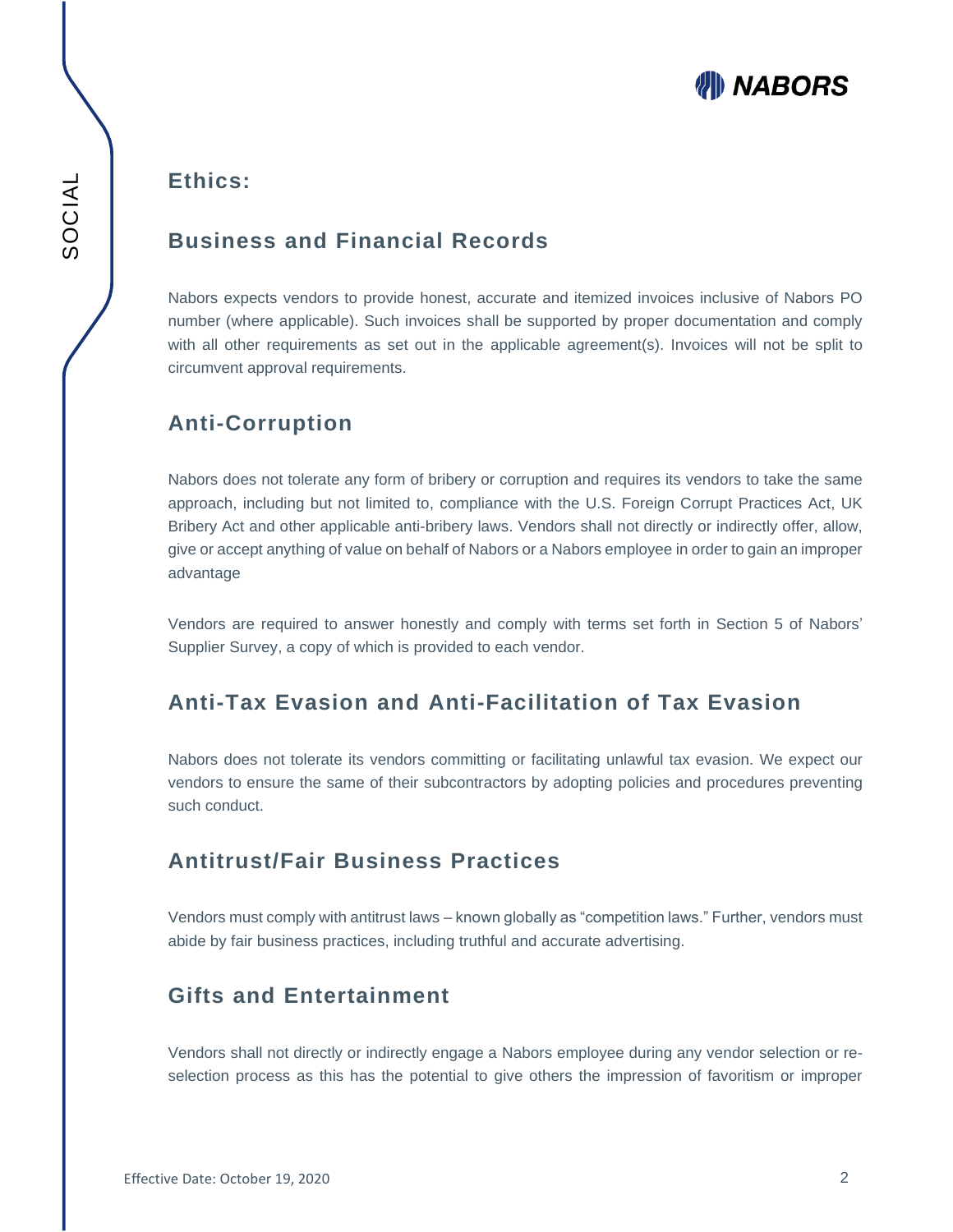

advantage. Furthermore, vendors shall not give or offer gifts or entertainment that might compromise, or appear to compromise, an employee's judgment or independence.

### **Mechanism for Reporting Concerns**

Suppliers, their employees and their subcontractors, who believe that an employee of Nabors has engaged in illegal or otherwise improper conduct, shall report the matter to the Company. Any concerns inclusive of, but not limited to, violations surrounding human rights, environmental management, business ethics or social responsibility shall be reported promptly to Nabors.

If ethical concerns arise, individuals can contact a Nabors manager, a representative of the HR or Law Departments, or an internal or independent auditor. In addition, individuals may choose to provide information in confidence by calling the Nabors Hotline at 1-877-NABORS7.

Nabors prohibits retaliation against any person reporting such a concern in good faith.

#### **Labor:**

Nabors is committed to respecting the basic rights of the people with whom we work and avoiding engagement in any activity that encourages or solicits the abuse of another's human rights as detailed within our [Corporate Guidelines on Human Rights.](https://www.nabors.com/sites/default/files/resources/Corporate%20Guidelines%20on%20Human%20Rights.pdf)

We expect our suppliers and vendors to adopt similar policies within their own operations that apply to all employees and suppliers.

### **Fair Treatment and Anti-discrimination**

Nabors values diversity and inclusion. We believe these two elements are vital for our ability to grow and be innovative. As an equal opportunity employer, decisions are made without regard to race, color, religion, national origin, ethnicity, sex, sexual orientation gender identify or expression, age, disability, protected veteran status or any other characteristics protected by law. We expect the same values of diversity and inclusion to be upheld by our vendors and their subcontractors.

### **Work Hours, Wages and Benefits**

Nabors expect our vendors to offer fair compensation relative to the industry and local labor market and work to ensure full compliance with applicable wage, work hours, overtime and benefits laws.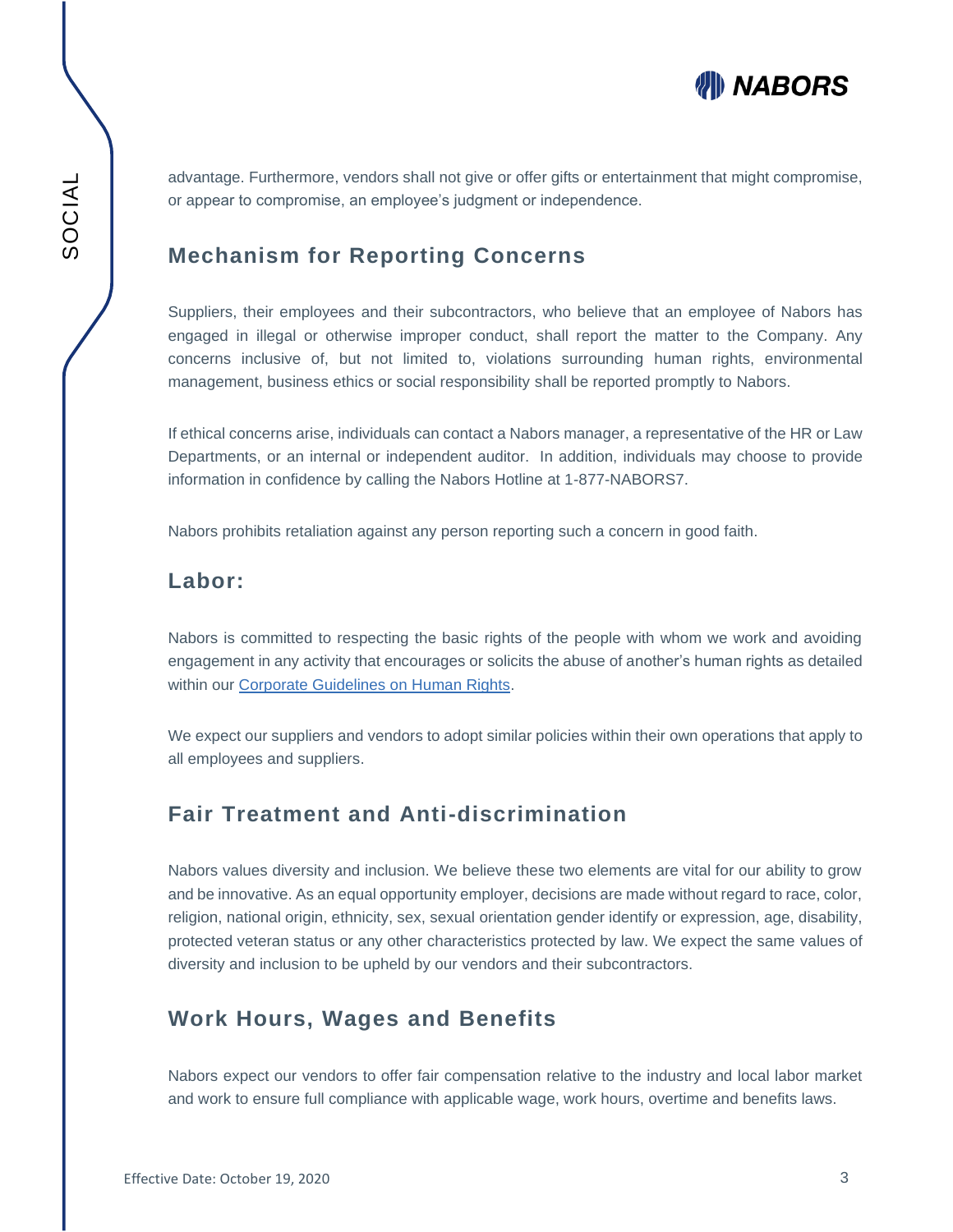# WII) NABORS

## **Forced Labor and Human Trafficking**

Nabors does not tolerate any use of forced labor or human trafficking and expect the same of our vendors and their subcontractors. No vendor shall use any form of forced labor or human trafficking.

### **Child Labor**

As a global employer, Nabors ensures our employees meet the applicable working age requirement and prohibits the use of child labor. We expect that our vendors will commit to not use child labor and will ensure their employees and their subcontractor's employees are of applicable working age.

### **Human Rights Compliance**

Nabors provides access to policies and guidelines referenced in these vendor guidelines to vendors and expects its vendors comply with the same. Nabors' Corporate Guidelines on Human Rights are aligned with our [Code of Business Conduct.](http://investor.nabors.com/file/4010705/Index?KeyFile=1500117577) This policy, including translations and related information, can be found via the Company's internet site: [https://www.nabors.com/nabors/policies.](https://www.nabors.com/nabors/policies)

Nabors vendors are expected to (and shall ensure that each of their subcontractors shall) comply with all applicable human rights laws, statutes, regulations and codes from time to time, including but not limited to the [United Nations Universal Declaration of Human Rights](http://www.un.org/en/documents/udhr/) and the International Labour [Organization Declaration on Fundamental Principles and Rights at Work.](https://www.ilo.org/declaration/thedeclaration/textdeclaration/lang--en/index.htm) Vendors shall implement due diligence procedures for their own suppliers, subcontractors and other participants in their supply chains, to ensure that there are no human rights violations, including but not limited to slavery, child labor or human trafficking in their supply chain. Vendors shall notify Nabors as soon as they become aware of any breach, or potential breach, of human rights in their business or supply chain.

# **Protection of Workers**

Nabors is committed to the safety of our employees worldwide. Our approach focuses on providing a safe, healthy and drug-free work environment at all our locations. This is how we prevent health, safety, and environmental hazards that could adversely affect the employees, the customers, or the public.

Nabors expects our vendors and their subcontractors to provide a safe, healthy and drug-free work environment, and to be environmentally responsible, to avoid adverse impacts of operations on the environment.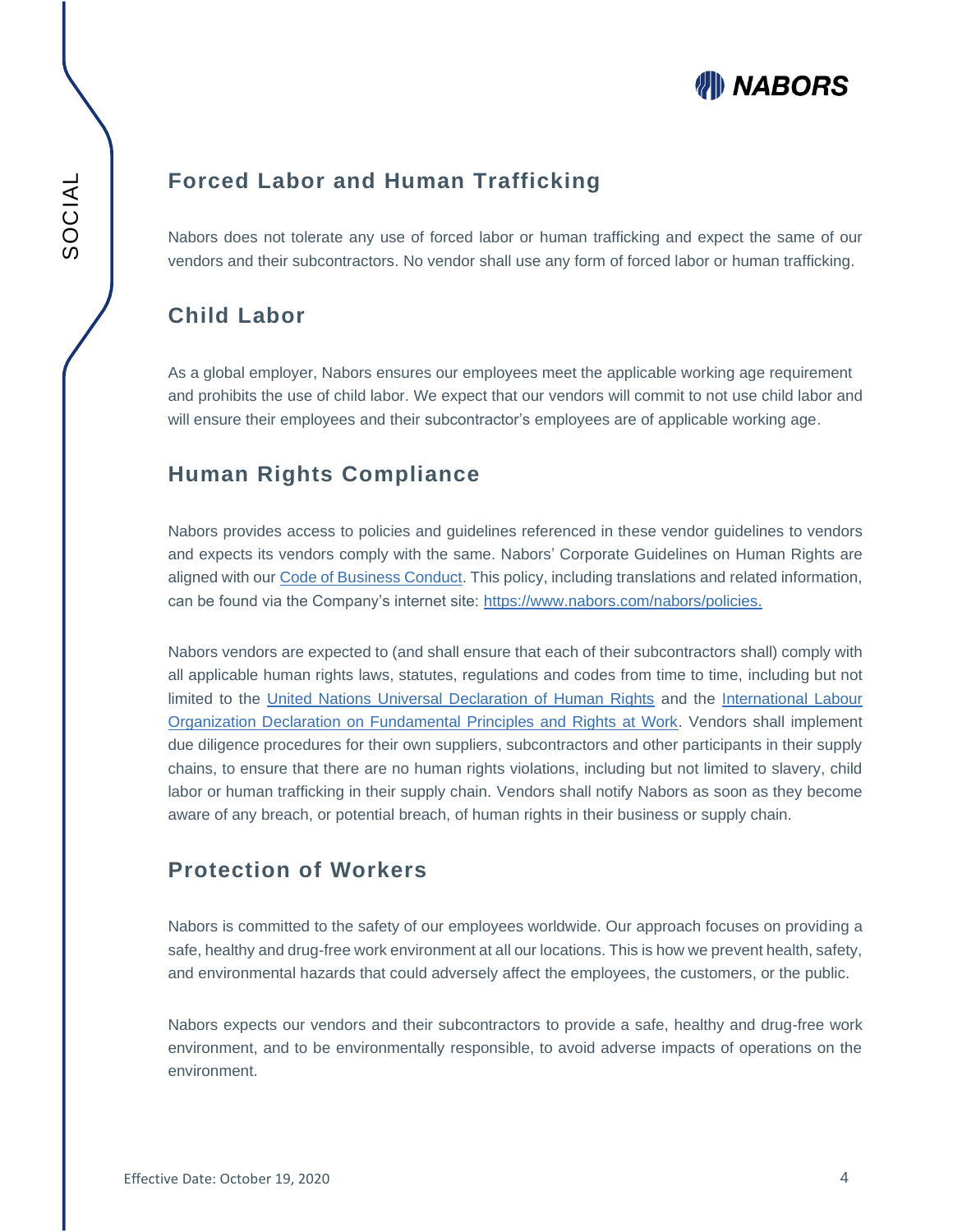# **WIII NABORS**

### **Conservation**

Vendors are encouraged to conserve natural resources, by reducing their use and recycling when possible. In addition, vendors shall avoid use of hazardous materials where possible.

# **Environmental Compliance**

Vendors shall comply with all applicable environmental laws and regulations.

### **Waste Management**

Nabors vendors and their subcontractors are encouraged to have systems in place to ensure that any waste, especially hazardous waste, is managed in a responsible manner.

### **Processes, Emergency Preparedness and Response**

Vendors shall have appropriate processes in place to identify, prevent and mitigate any risk of a chemical spill or other event that would pose a threat to worker safety and/or to the environment. These processes include emergency plans and response procedures in the case of an unsafe event.

### **Management Oversight:**

Vendors are expected to adopt management systems in furtherance of these guidelines to:

- Identify and comply with all applicable laws and regulations in the countries where they operate.
- Assess and manage risks in all areas addressed in these guidelines.
- Maintain documentation to show compliance with these guidelines and relevant laws and regulations.
- Communicate the expectations of these guidelines and provide effective training to workers.
- Ensure continual improvement in processes.
- Allocate appropriate resources to the ensure compliance with these guidelines.